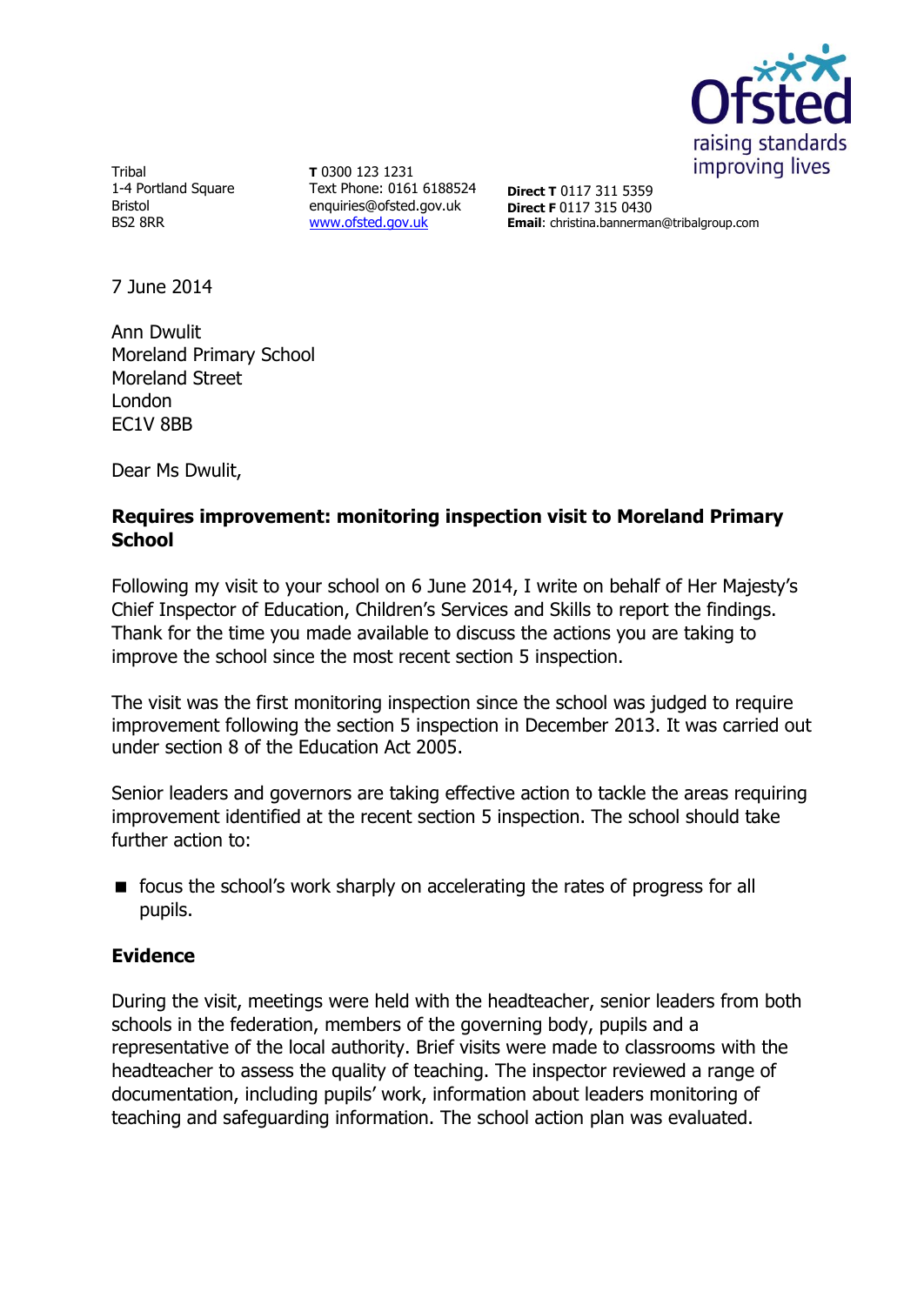

# **Context**

Since the previous inspection, a new head of school joined in January 2014 and one teacher is on maternity leave.

### **Main findings**

After initial disappointment, the executive headteacher and her staff have accepted the inspection findings. They fully understand that there is more to be done to tackle the history of underperformance at Moreland School. This must be tackled for once and for all to prevent the school declining.

Governors and the local authority recognised that additional and experienced leadership was essential at the school. A key strategy was to form a hard federation with St Luke's School in 2011. The executive headteacher has provided stability and strong leadership during this time. She has established basic expectations such as regular attendance, expectations for good behaviour and an effective partnership with parents. She has also built a good team across the federation so leaders have a strong and shared understanding of the needs of each school. The federation has provided well informed leaders to cover the vacancy for the head of school at Moreland during the autumn term. The strong partnership with St Luke's is helping all leaders improve their day-to-day running of Moreland School. The executive headteacher is the driving force for this school improvement. This momentum is shared by the federation staff team and together with the governing body, they are all determined that the school will be judged 'good' at its next inspection and before the new school opens in new buildings in September 2015.

Since the recent inspection, leaders have increased the frequency of visits to classes to monitor teaching. This gives them a more accurate overview of its quality. A new system to track pupils' achievement means that under performing groups can be identified quickly and interventions put into place. This term, the Early Years Foundation Stage assessment systems were overhauled using new tablet technology so that observations of children's learning and their achievement records are collated, stored and then shared on-line with parents.

Pupil and parent questionnaires are mostly positive about new developments. Parents told the inspector that things are much better this year for example, children's behaviour has improved, homework is now regular and absences from school are not allowed. Financial penalties are given to parents who take their children for unauthorised holidays or absences from school.

The executive headteacher shows an honest and objective view of the issues that need to be addressed in order for the school to be judged 'good' overall. Evidence in pupils' books and data about their achievement shows some improvements in